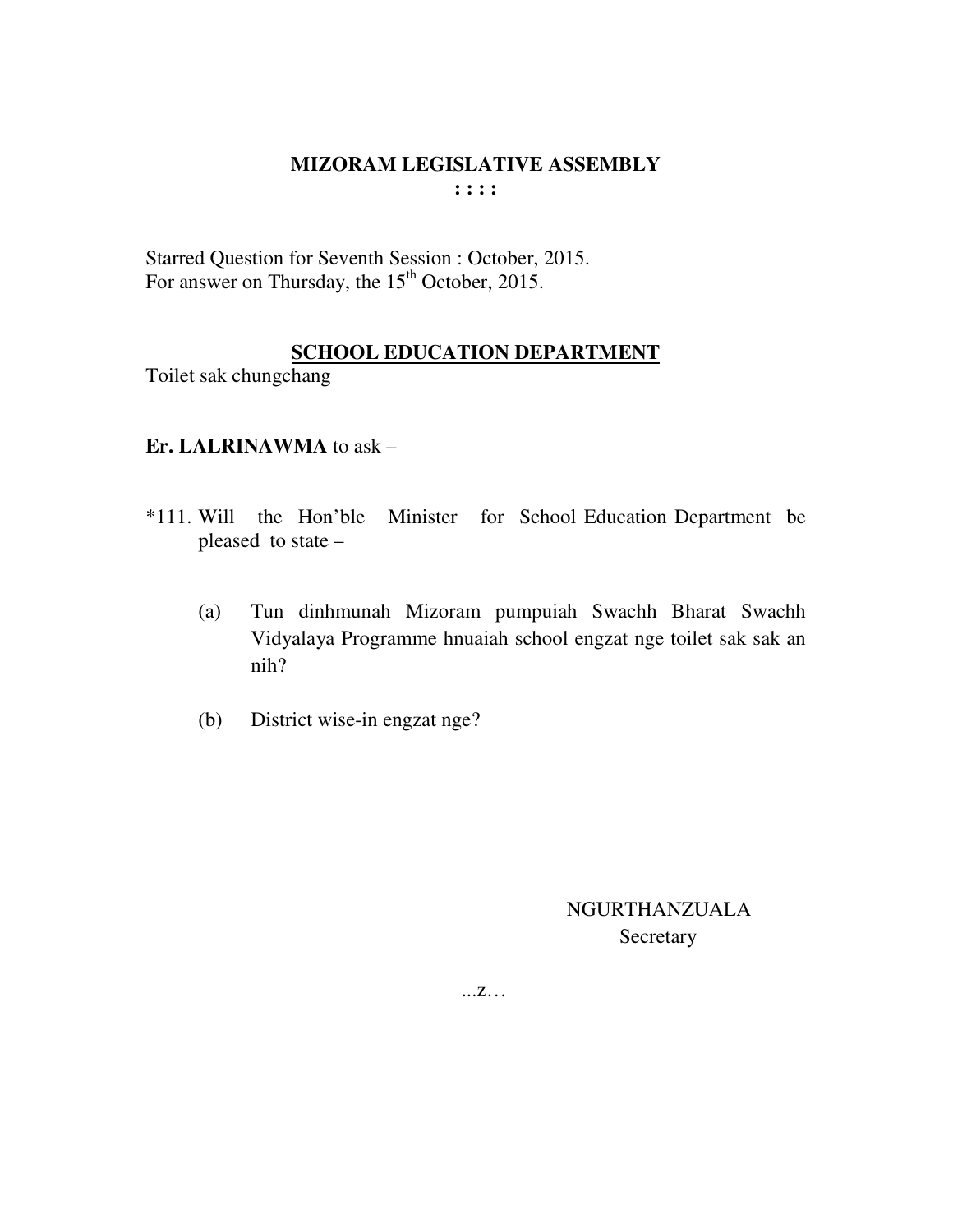**: : :** 

Starred Question for Seventh Session : October, 2015 For answer on Thursday, the  $15<sup>th</sup>$  October, 2015

# **SCHOOL EDUCATION DEPARTMENT**

SSA sum chungchang.

# **Dr. K BEICHHUA** to ask –

- \*112. Will the Hon'ble Minister for School Education Department be pleased to state  $-$ 
	- (a) Kum 2015 to 2016 atan PAB (Project Approval Board) in SSA pawisa hman tur cheng engzatnge a approved ?
	- (b) Central-in cheng engzatnge a rawn released ?
	- (c) State-in Department-ah cheng engzatnge a released ?
	- (d) SSA hnuaia thawkte thla hlawh pek loh a awm em ?

 NGURTHANZUALA Secretary.

\*\*v\*\*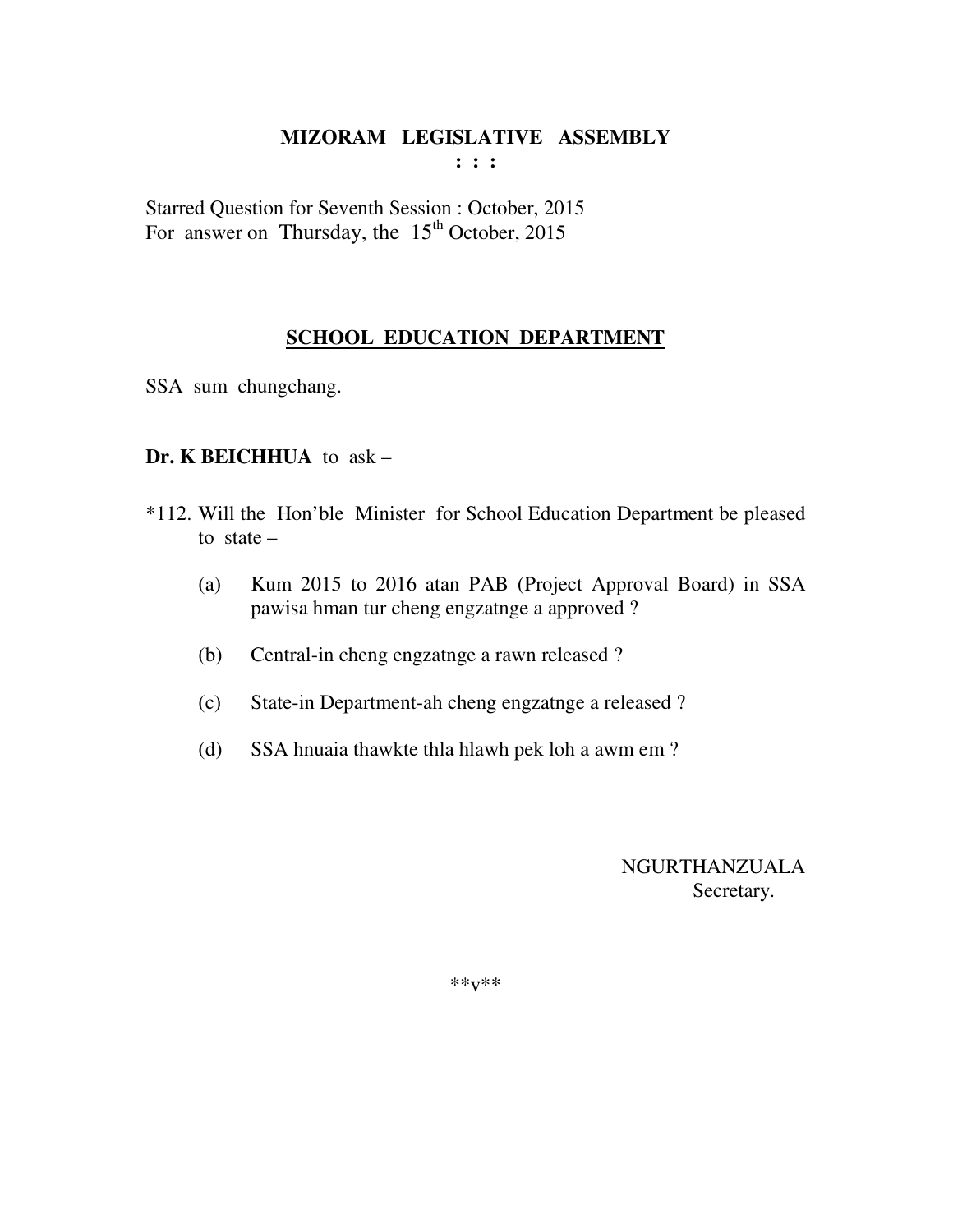Starred Question for Seventh Session : October, 2015. For answer on Thursday, the  $15<sup>th</sup>$  October, 2015.

# **SCHOOL EDUCATION DEPARTMENT**

SSA hnuaia thawk tute chungchang.

# **Pu LALRUATKIMA** to ask -

- \*113. Will the Hon'ble Minister for School Education Department be pleased to state
	- a) SSA hnuaia thawktute Superintendent atanga State Project Director te hi Recruitment Rules hmanga lak an nei em ? An nih loh chuan engnge a chhan ?
	- b) State Project Office ah hian post engzatnge ruak ? Eng post te nge ruak ?
	- c) State Project office ah hian post pahnih chelh kawp mi engzatnge awm ? Post chelh kawp an awm chuan an hming leh eng post te nge an chelh kawp ?

NGURTHANZUALA Secretary.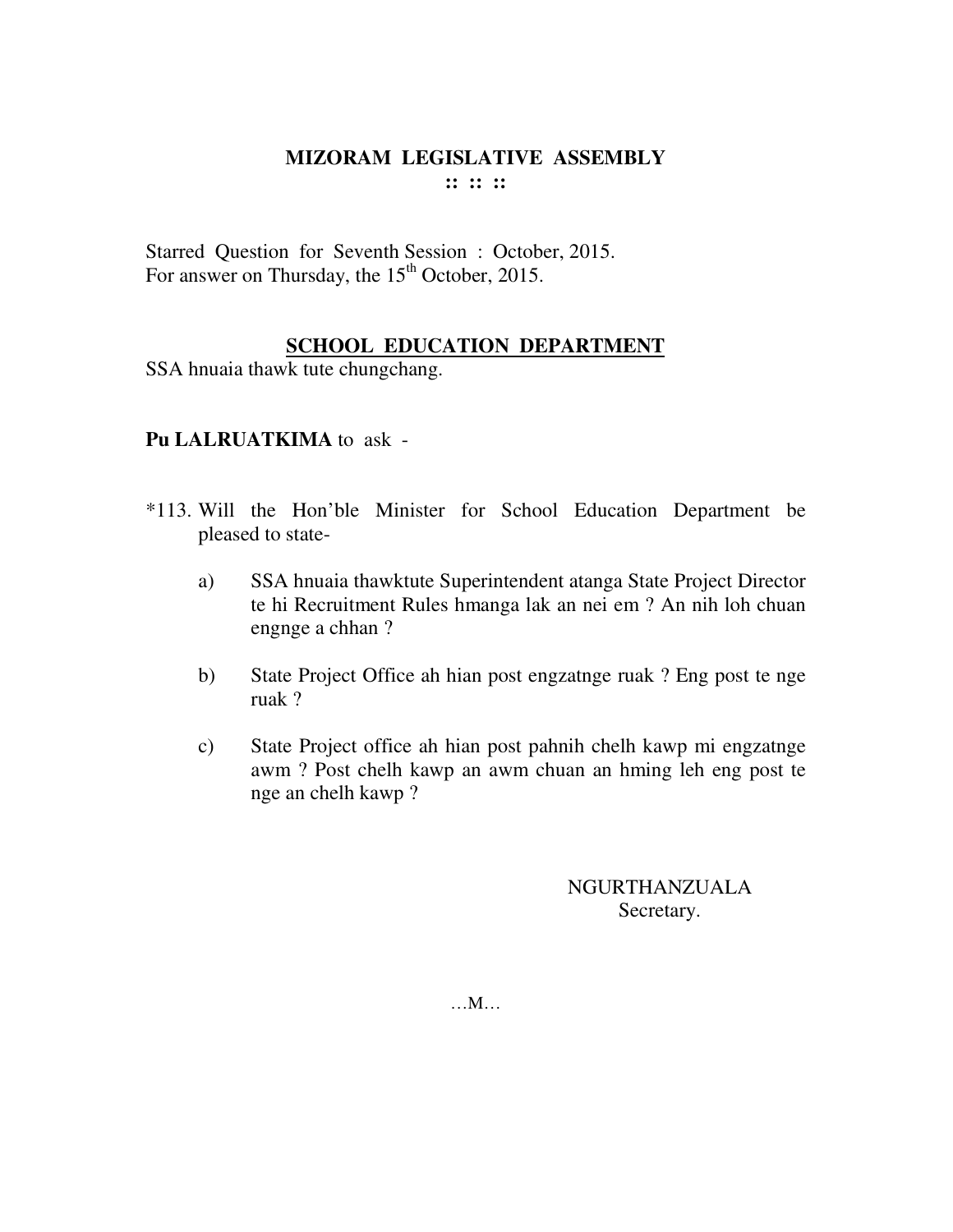**:: :: ::** 

Starred Question for Seventh Session : October, 2015. For answer on Thursday, the 15<sup>th</sup> October 2015.

## **AGRICULTURE DEPARTMENT**

NLUP hlawhtlin dan chungchang.

# **Pu LALRUATKIMA** to ask -

- \*114. Will the Hon'ble Minister for Agriculture Department be pleased to state
	- a) NLUP Trade hrang hrang atangin tharchhuah(production) engzatnge awm tawh ? NLUP Trade hrang hrangte tharchhuah sum hlutna hi engzatnge ? A Trade-wise ve ve in ?
	- b) Heng tharchhuah(production) te hralhna tur(Marketing) eng ang nge ruahman anih ?

NGURTHANZUALA Secretary.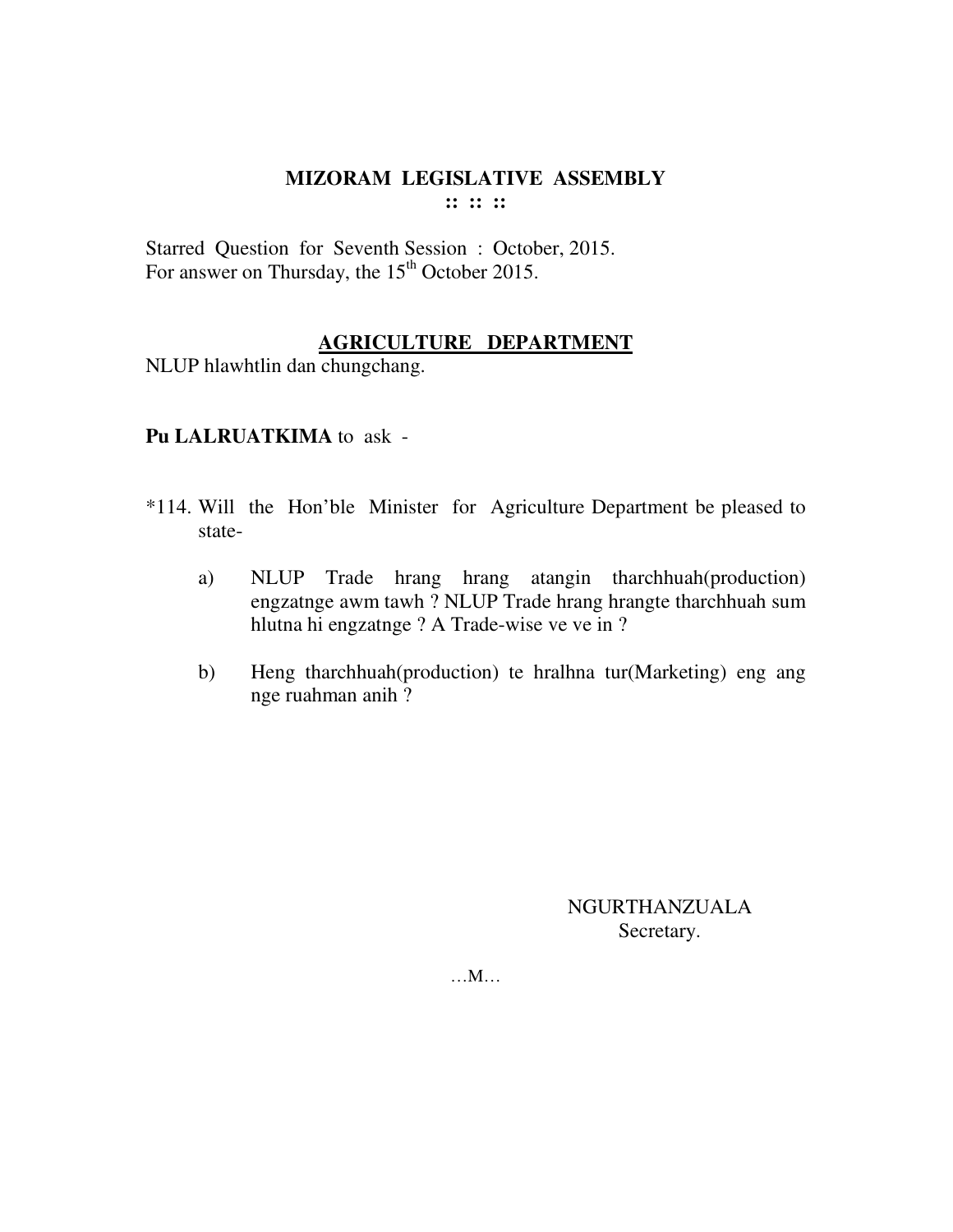Starred Question for Seventh Session : October, 2015 For answer on Thursday, the  $15<sup>th</sup>$  October, 2015

# **LAW & JUDICIAL DEPARTMENT**

Lokayukta chungchang.

#### **Dr. K BEICHHUA** to ask – Ĩ

- \*115. Will the Hon'ble Minister for Law & Judicial Department be pleased to state  $-$ 
	- (a) Lokayukta Selection Committee, Chief Minister kaihhruai a member-te hi tute nge ?
	- (b) Search Committee din a ni tawh em ? Tute nge Member te ?
	- (c) Office tur ruahman a ni tawh em ?

 NGURTHANZUALA Secretary.

\*\*v\*\*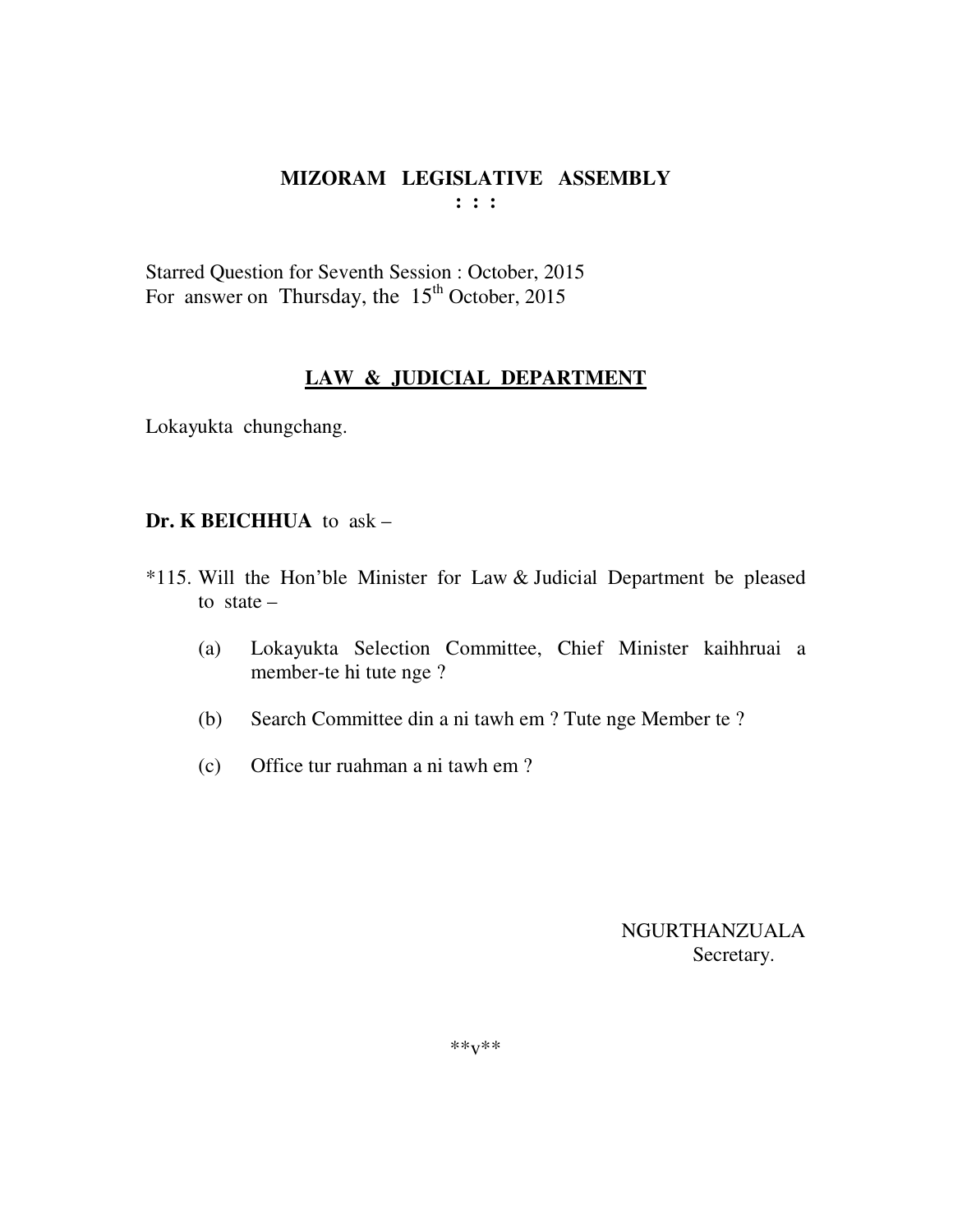**: : : :** 

Starred Question for Seventh Session : October, 2015. For answer on Thursday, the  $15<sup>th</sup>$  October, 2015.

## **SCHOOL EDUCATION DEPARTMENT**

CSS Hindi Teacher chungchang

# Pu LALRUATKIMA to ask –

- \*116. Will the Hon'ble Minister for School Education Department be pleased to state –
	- (a) CSS Hindi Teacher engzatnge awm? Engtik atanga thawk tan nge an nih?
	- (b) Thla engzatnge hlawh an lak theih tawh loh?
	- (c) Engvanga hlawh hi hun reitak chhung la thei lo nge an nih?

 NGURTHANZUALA Secretary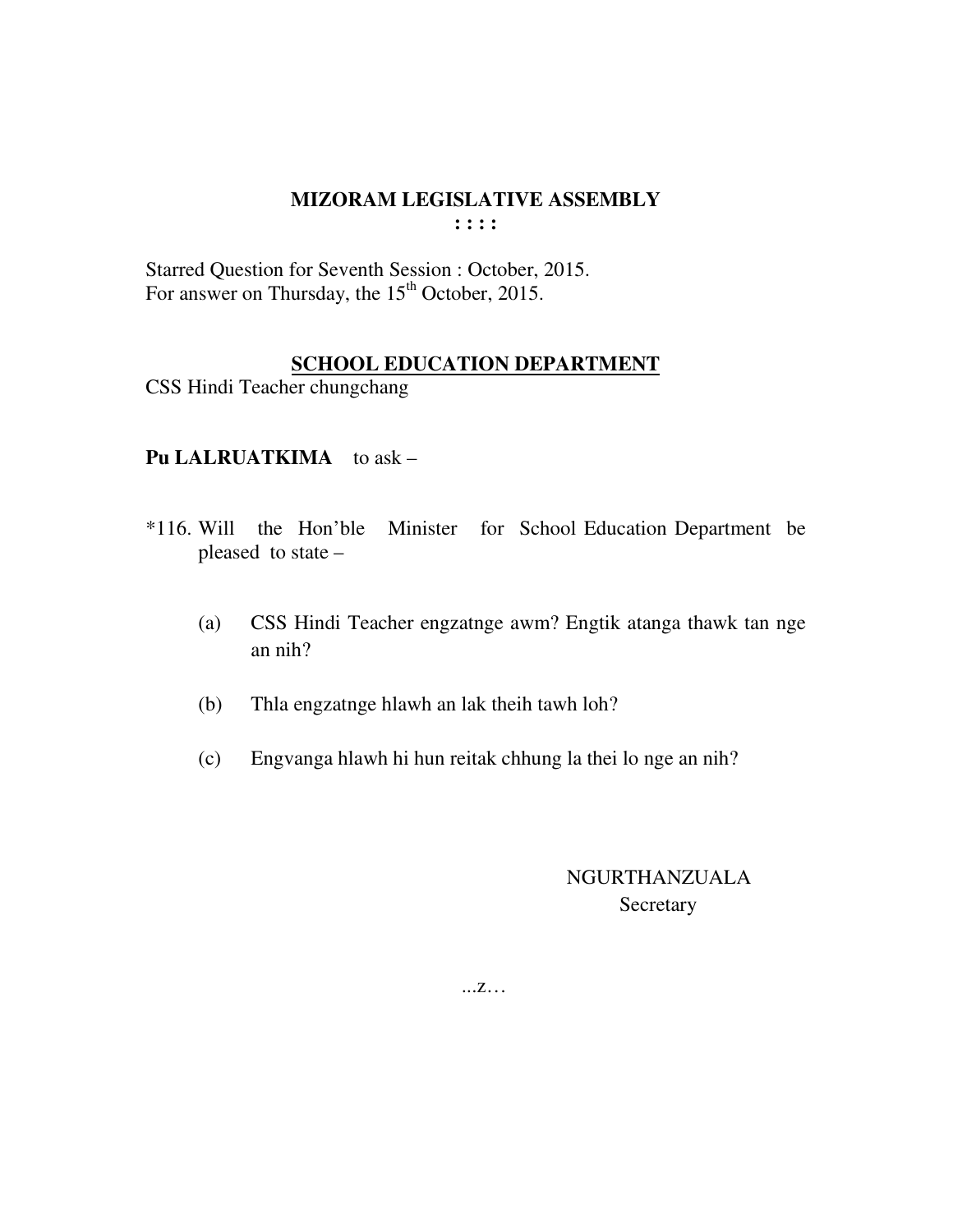**: : :** 

Starred Question for Seventh Session : October, 2015. For answer on Thursday, the 15<sup>th</sup> October, 2015.

# **AGRICULTURE DEPARTMENT**

NLUP beneficiaries paih chungchang.

### **Er. LALRINAWMA** to ask –

- \*117. Will the Hon'ble Minister for Agriculture Department be please to state –
	- a) Tun kum kal mek 2015-2016 chhungin NLUP Beneficiaries te engzat nge paih anih ?
	- b) District wise in engzatnge ?

 NGURTHANZUALA Secretary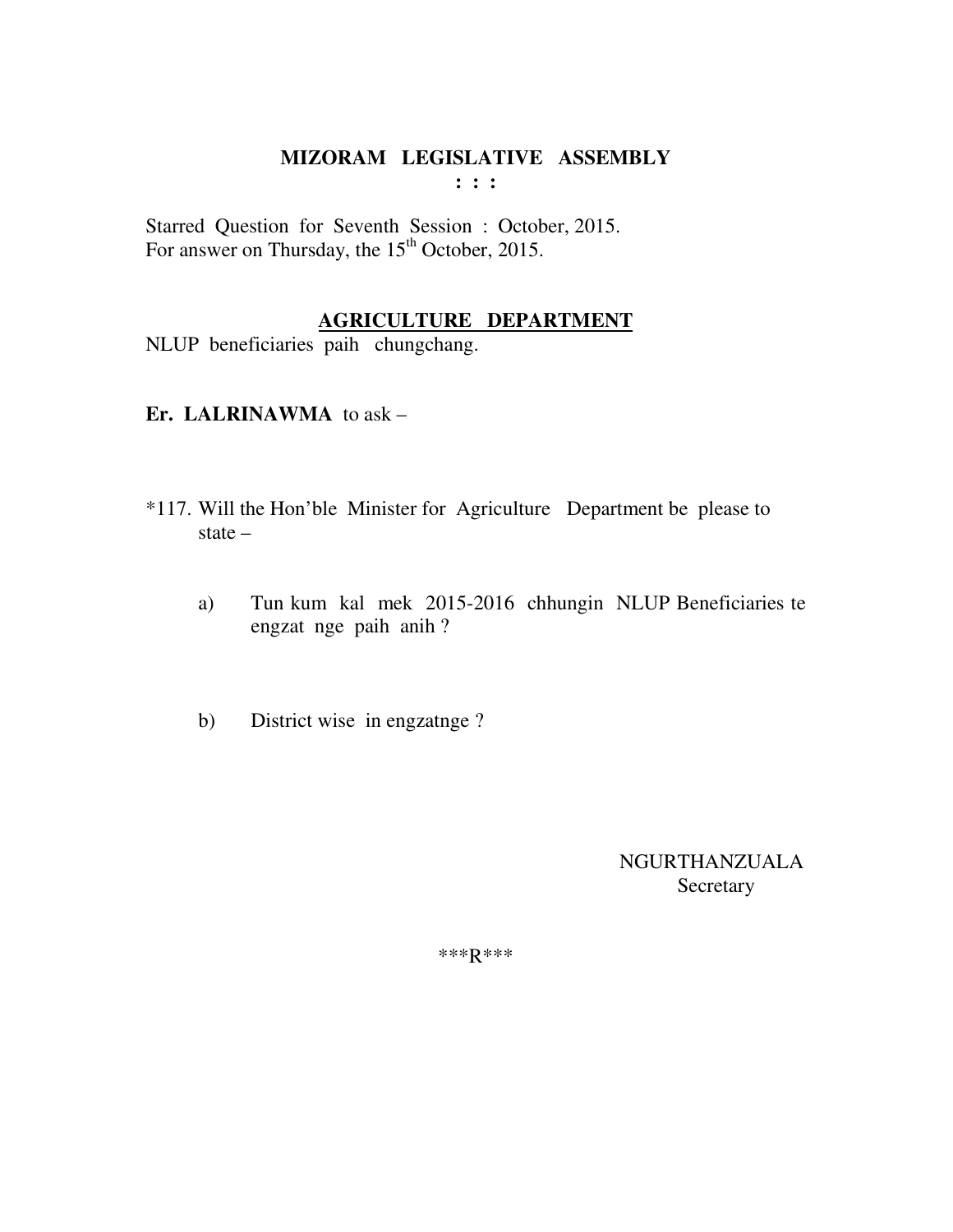Starred Question for Seventh Session : October, 2015. For answer on Thursday, the 15<sup>th</sup> October 2015.

# **SCHOOL EDUCATION DEPARTMENT**

SSA motor kawl zat chungchang.

## **Pu LALRUATKIMA** to ask -

- \*118. Will the Hon'ble Minister for School Education Department be pleased to state
	- a) SSA State Project Office hian vehicle engzatnge a neih ? Vehicle No. leh type of vehicle, vehicle kawltute hming leh an designation engte nge ?
	- b) Chartered vehicle a awm em ? A awm chuan eng vehicle te nge ni a, tute nge a neitute ?
	- c) Chartered vehicle te hi quotation chhuah a ni em ? Anih chuan engtikah nge advertisement chhuah anih ?

NGURTHANZUALA Secretary.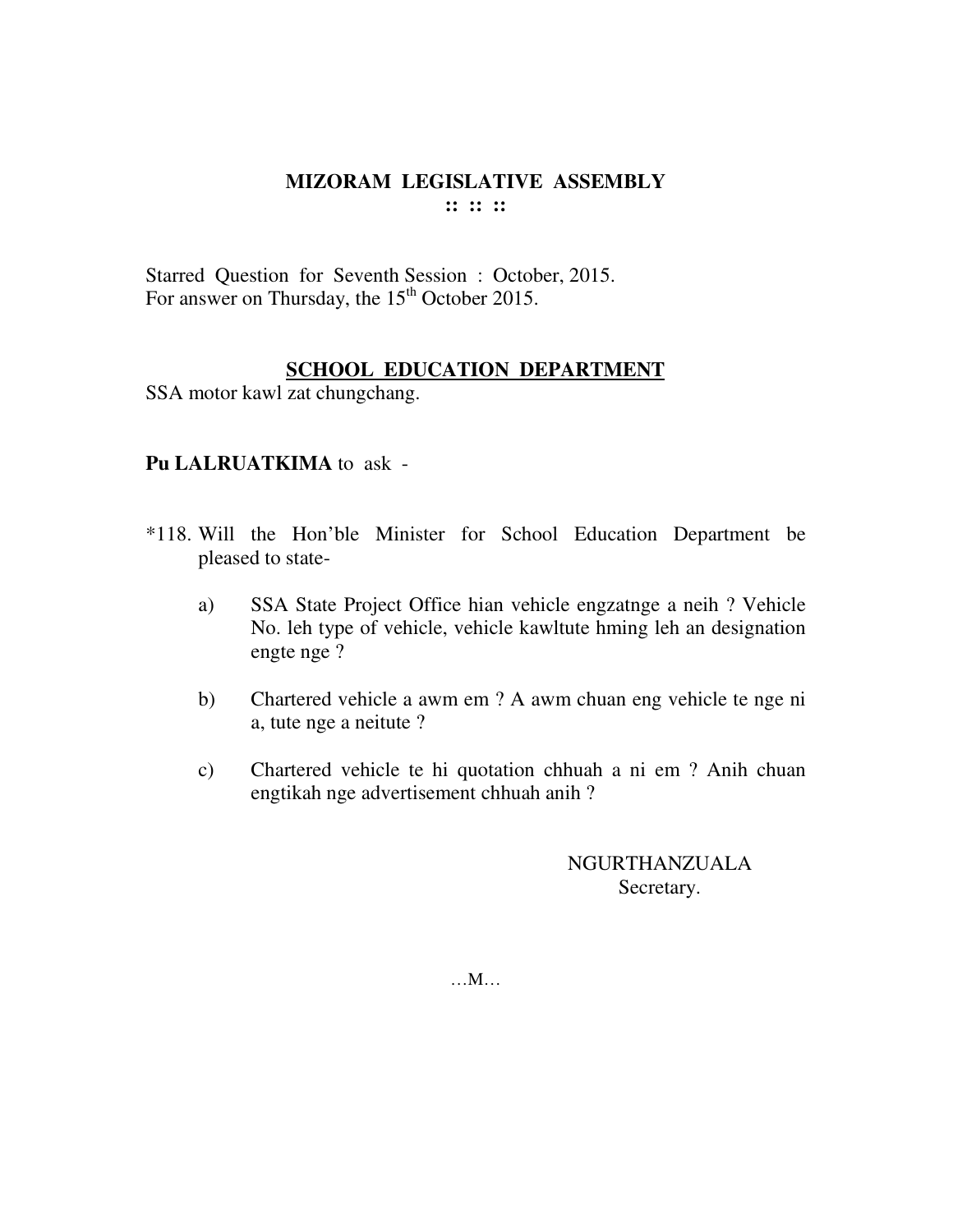Starred Question for Seventh Session : October, 2015. For answer on Thursday, the 15<sup>th</sup> October, 2015.

## **SCHOOL EDUCATION DEPARTMENT**

Mizoram Sikul hrang hrang chungchang.

# **Dr. K. BEICHHUA** to ask -

- \*119. Will the Hon'ble Minister for School Education Department be pleased to state
	- a) Mizoram School Education hnuaiah hian Central, Mizoram Sorkar, Pawl, Kohhran leh Mimal School engzatnge awm ?
	- b) Mizoram School enkawl bikah hian teachers leh students ratio engzatnge ?

NGURTHANZUALA Secretary.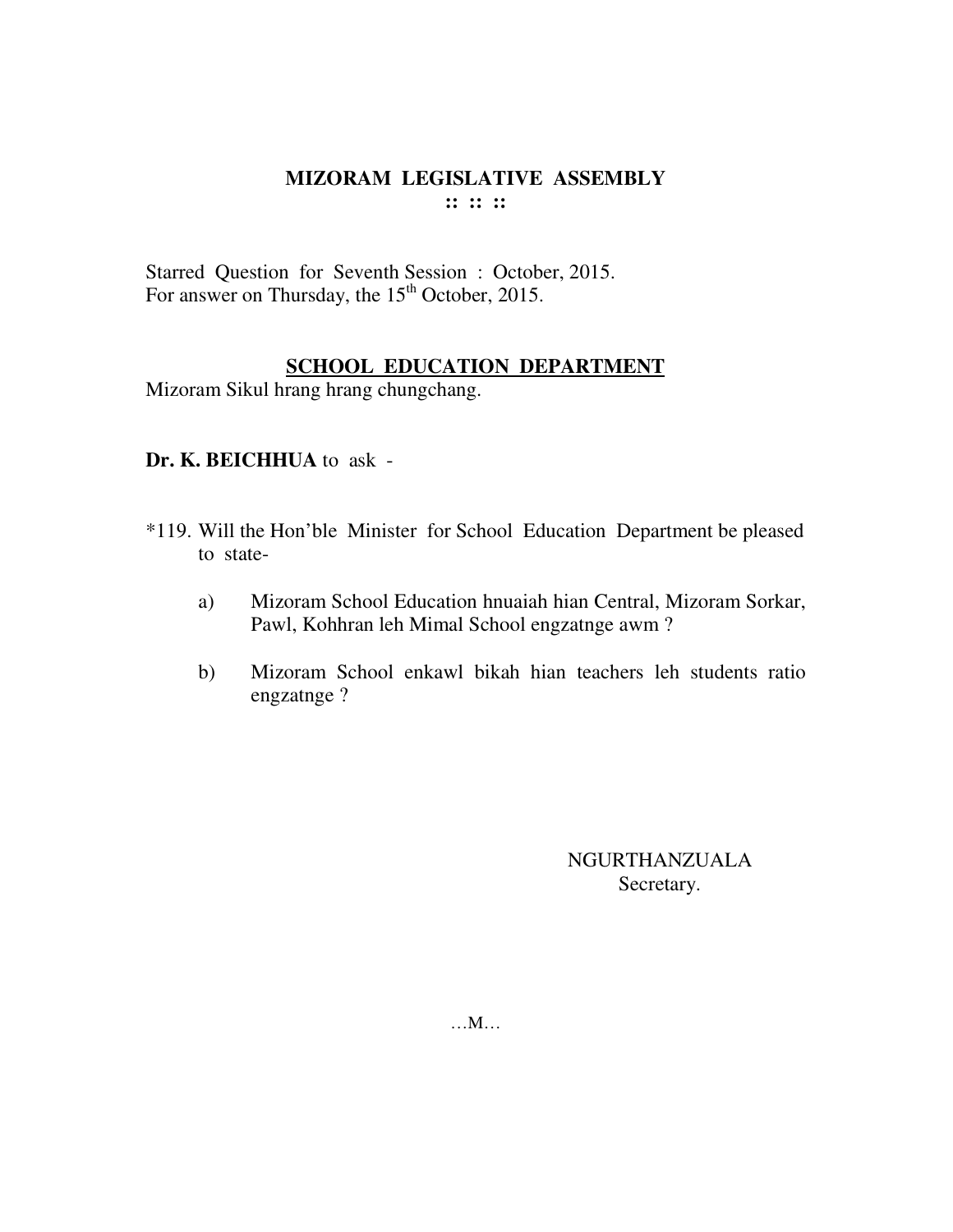**: : :** 

Starred Question for Seventh Session : October, 2015. For answer on Thursday, the 15<sup>th</sup> October, 2015.

# **SCHOOL EDUCATION DEPARTMENT**

Naupang sikul kallo zat chungchang.

# **Er. LALRINAWMA** to ask –

- \*120. Will the Hon'ble Minister for School Education Department be please to state  $$ 
	- a) Tun dinhmunah Mizoramah naupang sikul kal rual sikul kal lo engzatnge awm ?
	- b) District Wise in engzatnge ?
	- c) Sorkarin engtin nge hma a lak ?

 NGURTHANZUALA Secretary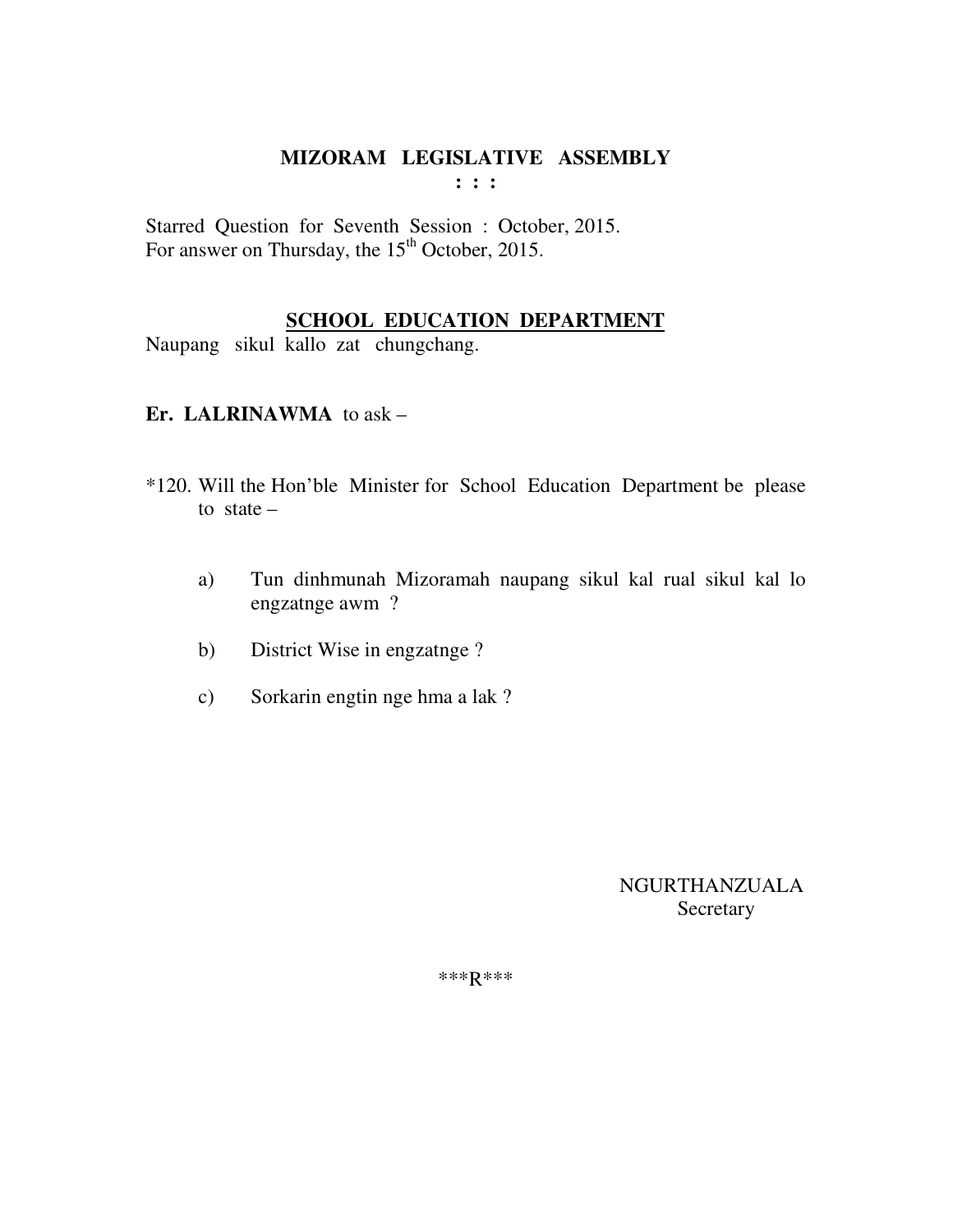Starred Question for Seventh Session : October, 2015. For answer on Thursday, the  $15<sup>th</sup>$  October, 2015.

# **SOIL & WATER CONSERVATION DEPARTMENT**

Coffee Processing House/Storage Godown, Hriphaw chungchang.

#### **Pu LALRUATKIMA** to ask -

- \*121. Will the Hon'ble Minister for Soil & Water Conservation Department be pleased to state
	- a) Kum 2014-2015 chhunga NABARD Loan atanga sak tur Coffee Processing House/Storage Godown etc., Hriphaw a sak tura ruahman kha engchen nge hmalak anih tawh ? Hnate hi engzat amount nge ?
	- b) Tender chhuah a ni em ? Anih chuan hnathawk turin tunge thlan anih ?

NGURTHANZUALA Secretary.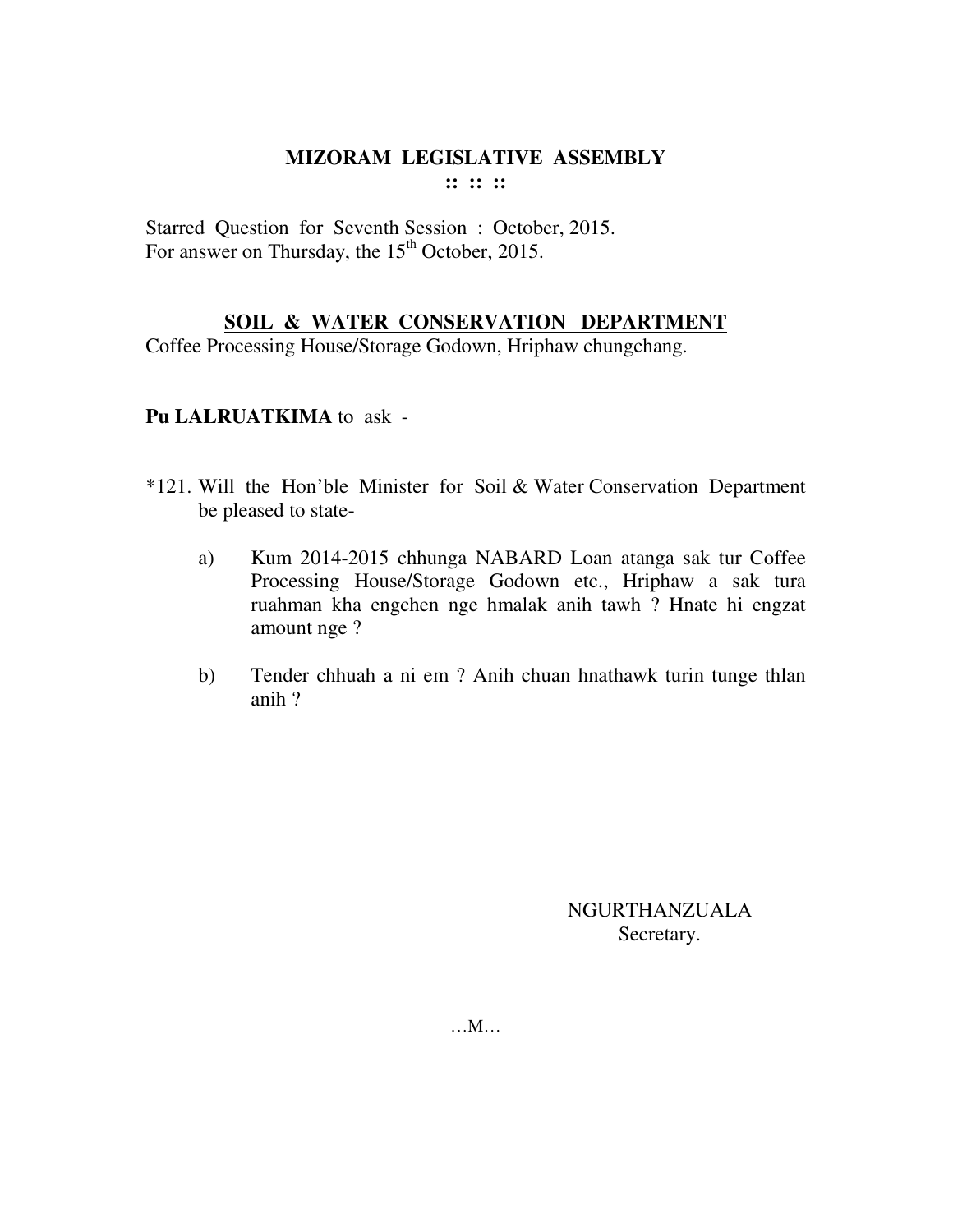Starred Question for Seventh Session : October, 2015. For answer on Thursday, the 15<sup>th</sup> October, 2015.

# **GENERAL ADMINISTRATION DEPARTMENT**

Tuikuk chungchang

# **Pu K. SANGTHUAMA** to ask –

\*122. Will the Hon'ble Minister for General Administration Department be pleased to state –

 Tuikuk anmahni duhthlanna a Tripura a chhuk thla te hi 2014-a MP thlan dawn khan Mizoram a an lo chhuah duh loh chuan Electoral Roll a paih nise tih demand kha Election Commission of India (ECI)-in a pawm avanga inthlang kha kan ni lawm ni? Tunah Electoral Roll revise-naah an rawn telh leh tak? Hei hi ziaka intiamna a awm em nge tawngka mai?

> NGURTHANZUALA **Secretary**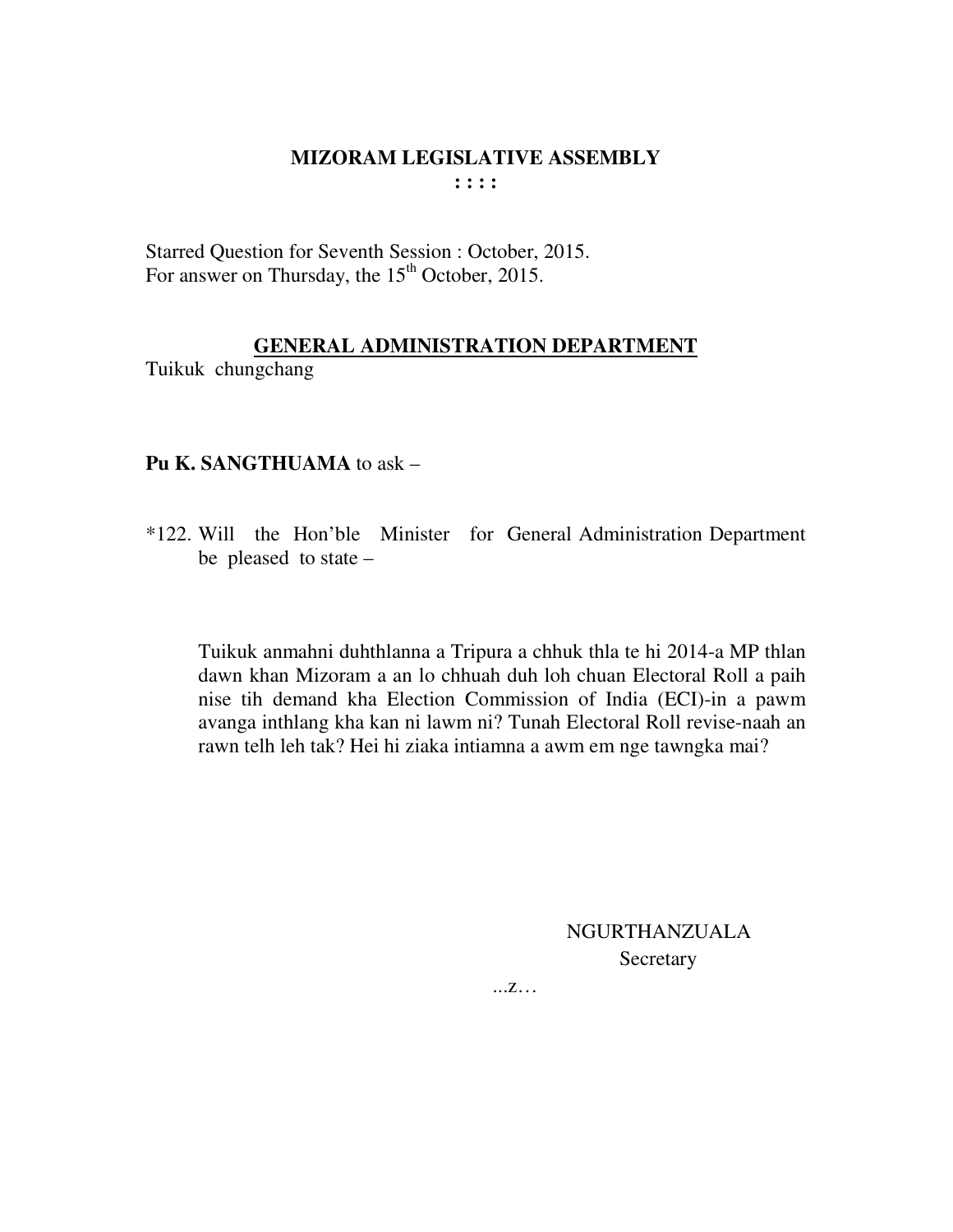Starred Question for Seventh Session : October, 2015. For answer on Thursday, the 15<sup>th</sup> October, 2015.

# **POWER & ELECTRICITY DEPARTMENT**

Tuivai Hydel Project chungchang.

**Dr. NGURDINGLIANA** to ask –

\*123. Will the Hon'ble Minister for Power & Electricity Department be please to state –

Tuivai Hydel Project Megawatt 210 siam turah a thawktu tur thlan fel a ni tawh em ?

> NGURTHANZUALA Secretary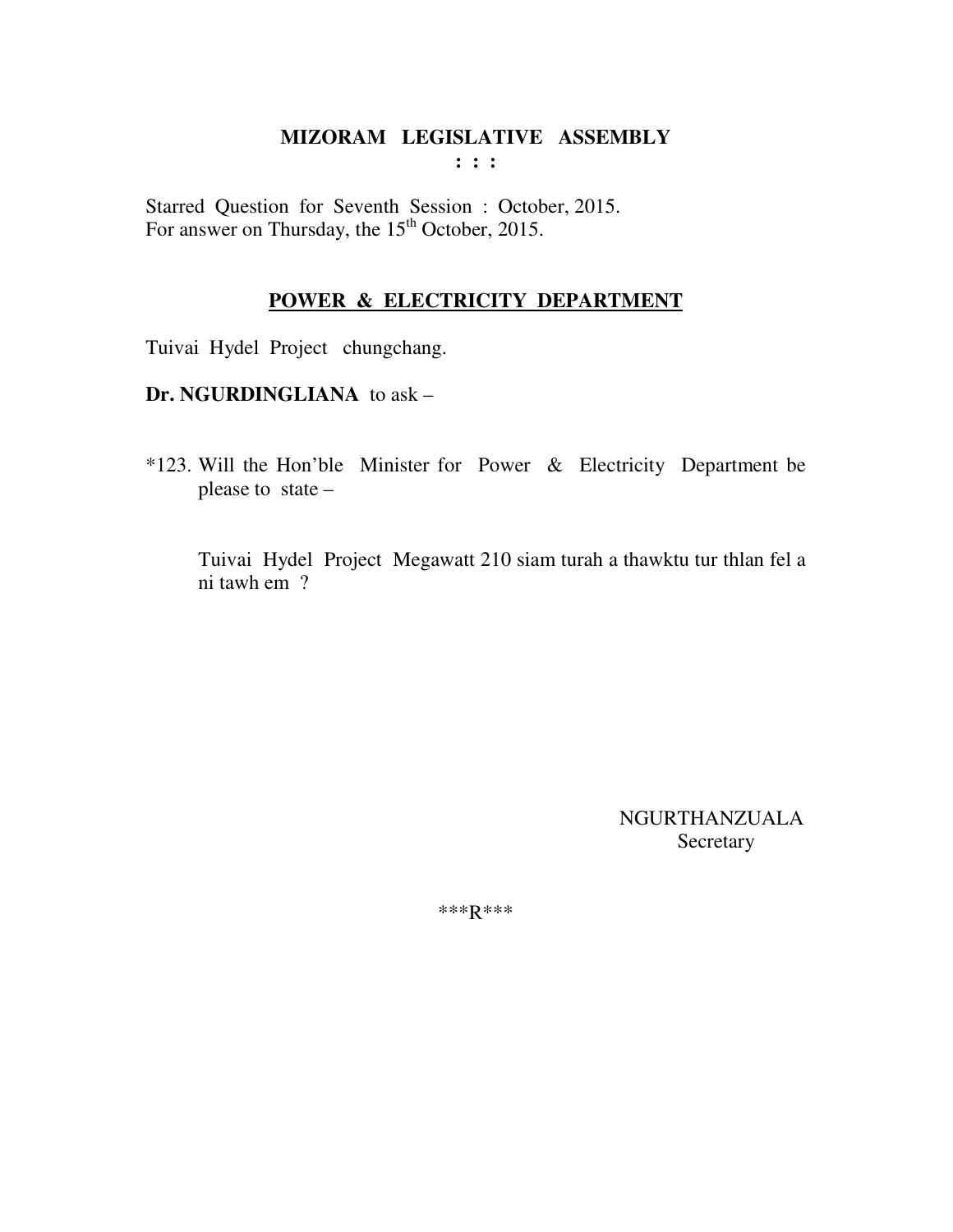Starred Question for Seventh Session : October, 2015 For answer on Thursday, the  $15<sup>th</sup>$  October, 2015

## **GENERAL ADMINISTRATION DEPARTMENT**

Tuipang SDO Office chungchang.

## **Dr. K. BEICHHUA** to ask –

\*124. Will the Hon'ble Minister for General Administration Department be pleased to state –

 Tuipang Civil Sub-Division hi a nihna ang taka function tir theih a ni dawn tawh em ?

> NGURTHANZUALA Secretary.

 $***v***$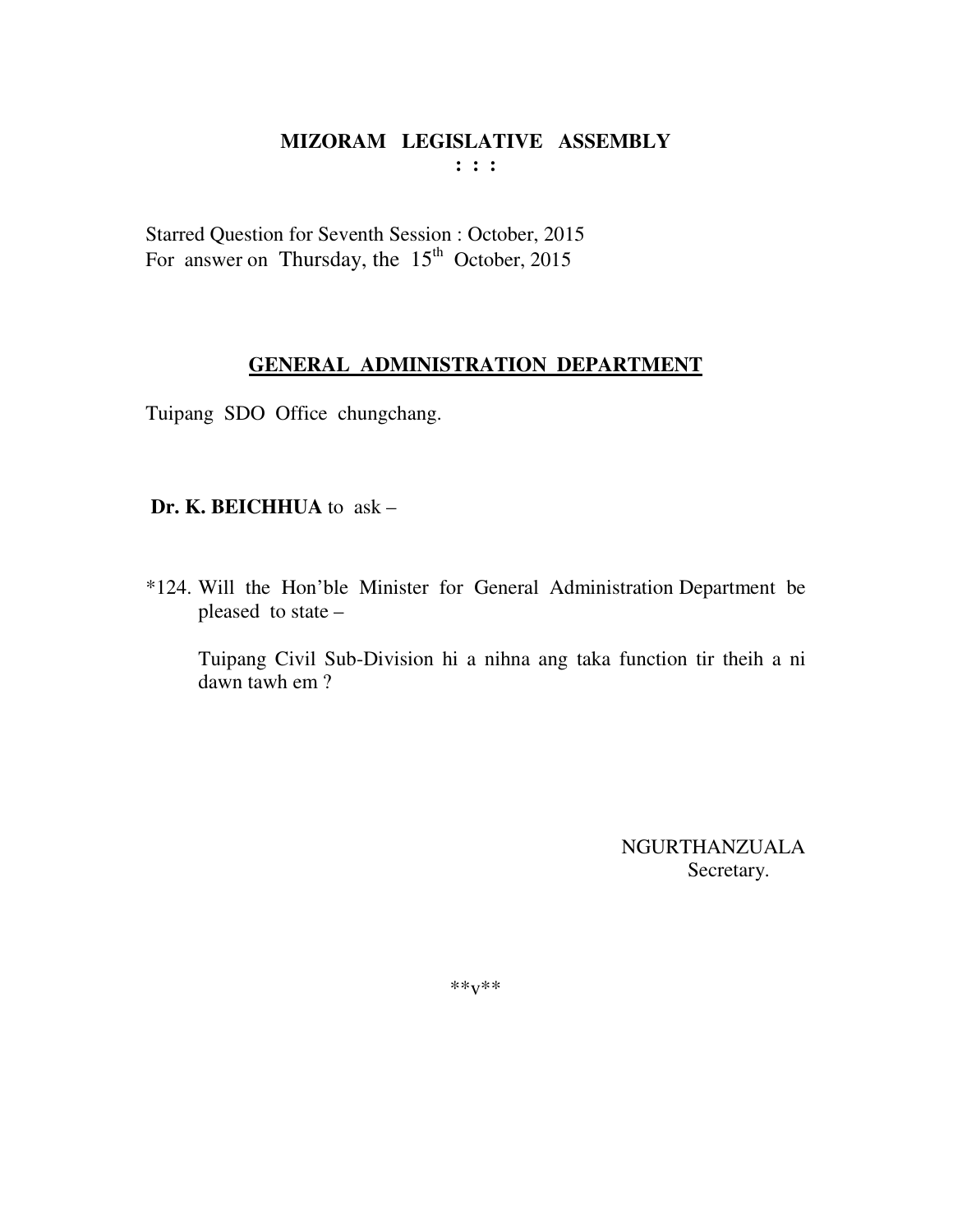Starred Question for Seventh Session : October, 2015. For answer on Thursday, the  $15<sup>th</sup>$  October, 2015.

## **POWER & ELECTRICITY DEPARTMENT**

Bairabi Dam Project chungchang

**Er. LALRINAWMA** to ask –

- \*125. Will the Hon'ble Minister for Power & Electricity Department be pleased to state –
	- (a) Tun dinhmunah Bairabi Dam Project 80 MW pe chhuak thei atan hian clearance ngaite tihfel a ni tawh em?
	- (b) Bairabi Dam hi 80 MW pe chhuak tura khuah lo ni ta se, a submerge area emaw catchman area-ah hian sorkar hmun pawimawh a awm em?

 NGURTHANZUALA **Secretary**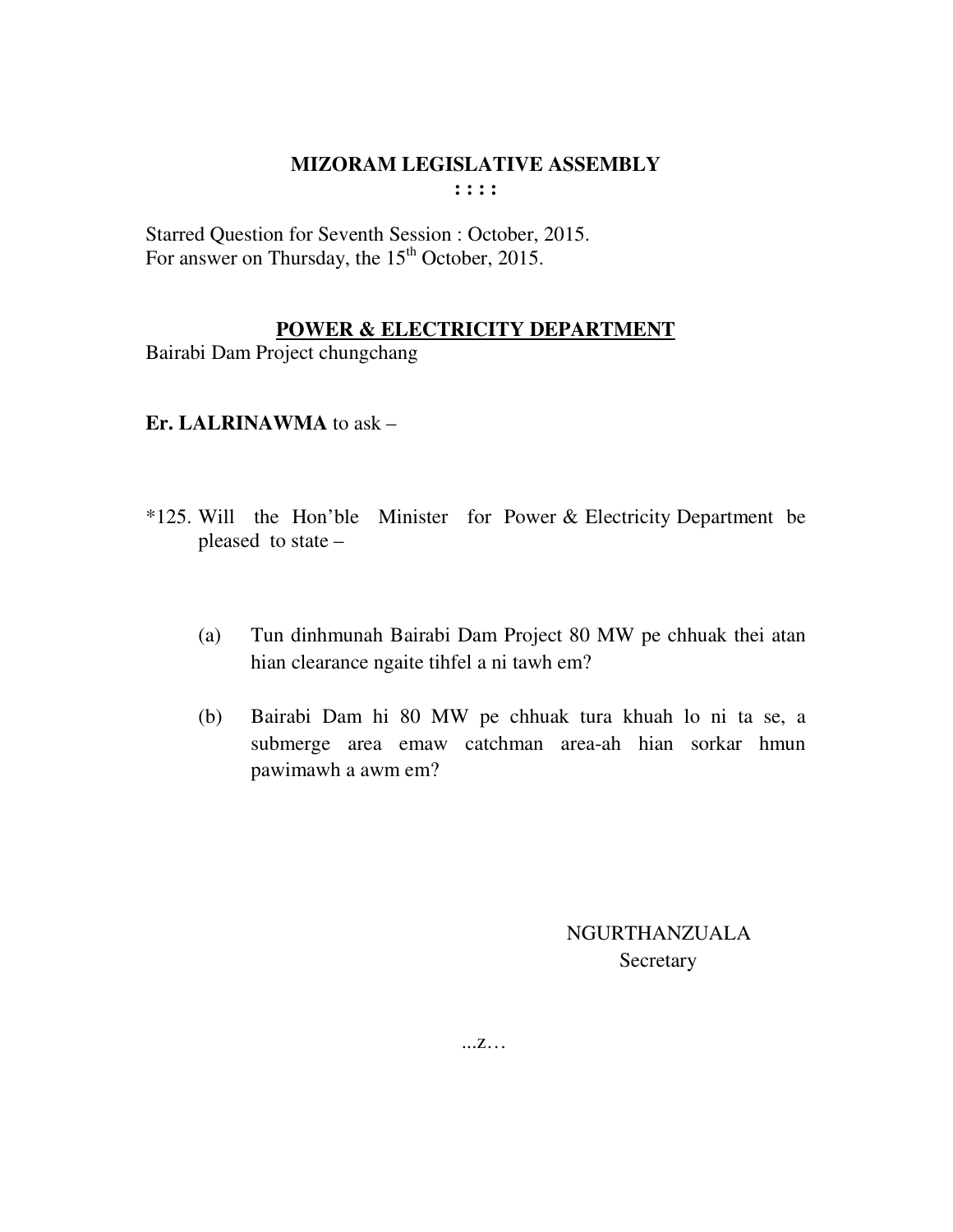Starred Question for Seventh Session : October, 2015. For answer on Thursday, the 15<sup>th</sup> October, 2015.

# **INFORMATION & PUBLIC RELATIONS DEPARTMENT**

Saiha IPRO Office chungchang.

# **Dr. K. BEICHHUA** to ask -

\*126. Will the Hon'ble Minister for Information & Public Relations Department be pleased to state-

 Saiha a Information & Public Relations Office hi sak that tumna a awm em ?

> NGURTHANZUALA Secretary.